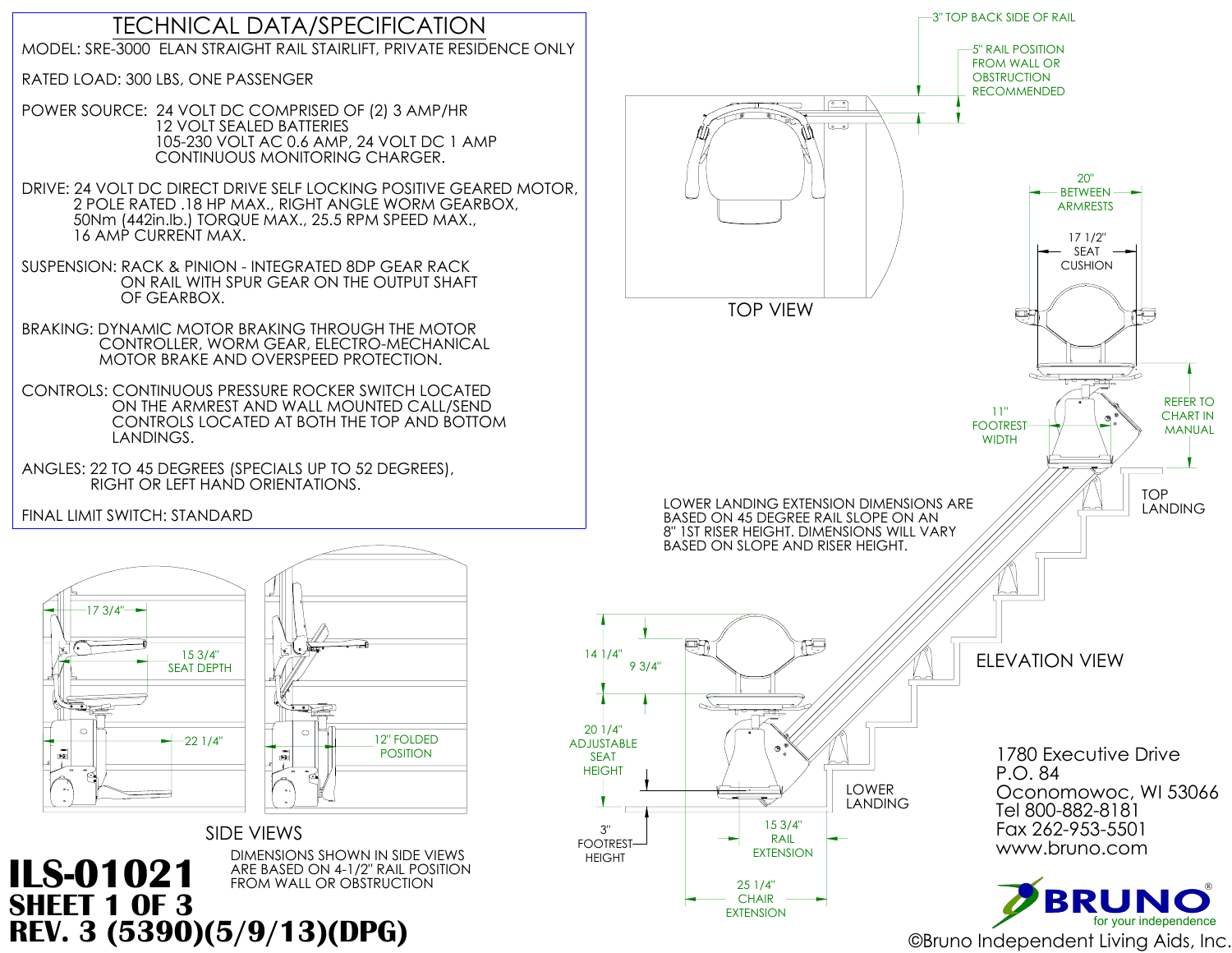

## **SEAT SWIVELED 67 SEAT SWIVELED 90**

## **DISTANCE FROM WALL - SEAT SWIVELED SRE-3000**

![](_page_1_Picture_5.jpeg)

![](_page_1_Picture_6.jpeg)

# **ILS-01021 SHEET 2 OF 3**

![](_page_1_Figure_2.jpeg)

![](_page_1_Picture_9.jpeg)